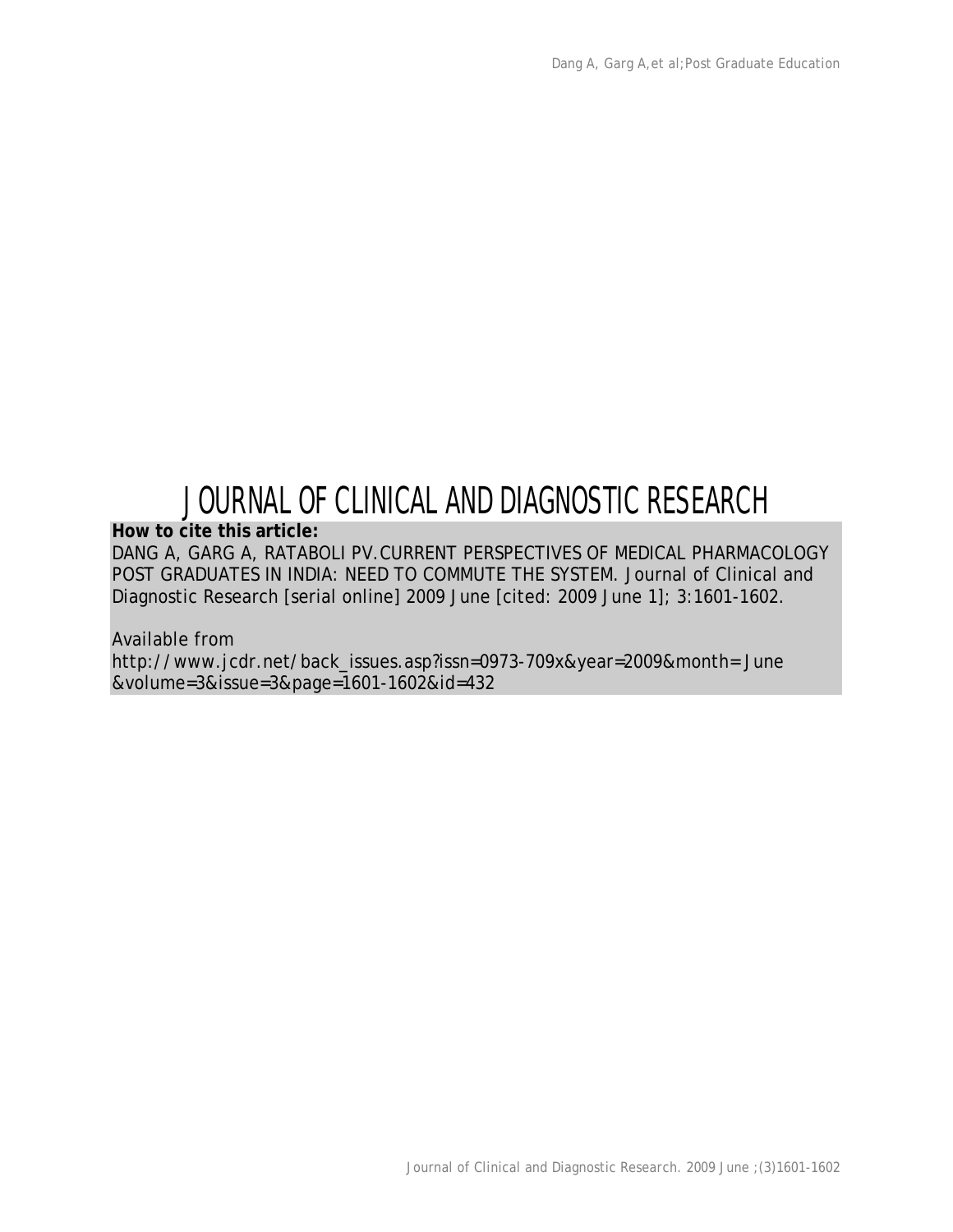## **POST GRADUATE EDUCATION**

## **Current Perspectives of Medical Pharmacology Post Graduates in India: Need to Commute the System**

**DANG A\*, GARG A\*\*, RATABOLI PV\*\*\***

\_\_\_\_\_\_\_\_\_\_\_\_\_\_\_\_\_\_\_\_\_\_\_\_\_\_\_\_\_\_\_\_\_\_\_\_\_\_\_\_\_\_\_\_\_ \*(M.B.B.S) Post graduate student, Goa Medical College, Bambolim, Goa – 403202, \*\*Assistant Director Fresenius-kabi, Oncology, Sahibabad – Ghaziabad, \*\*\*M.D. (Pharmacology) Assistant Professor Dept. of Pharmacology, Goa Medical College, (India) **Corresponding Author:** Amit Dang, (M.B.B.S) Post graduate student Residents hostel (G.A.R.D), Goa Medical College, Bambolim, Goa – 403202, India. Ph no. 09764001983 E-mail address: dramit\_gmc@rediffmail.com

We are aware of a growing need of pharmacologists in academia, in the pharmaceutical industry, Clinical Research Organizations (CROs), Site Management Organizations (SMOs) etc. in India. Also, with the evolving streams like pharmacoepidemiology, pharmacovigilance and pharmacoeconomics, a constant need is felt to bring out changes in the postgraduate training programmes in pharmacology, so that the students can acquire suitable skills for a particular job profile.

In an editorial in the Indian Journal of Pharmacology, the author has emphasized the need for students to get expertise on topics like protocol designing, informed consent, bioethics, good clinical practice, design, conduct and monitoring of clinical trials, understanding of pharmacokinetics, reporting of adverse drug reactions,, etc. which are very much relevant to the current work in a pharmaceutical company or a CRO [1]. Subsequently, it was also opined that few important initiatives such as 'distance learning programs', management skills, the industry-academia collaboration and 'job fairs', which can be taken up with the assistance of the Indian Pharmacological Society for the overall benefit of the students, should become a frequent endeavour [2].

With more lucrative job options being provided by the industry and the amusing mind set of our young pharmacologists towards the corporate sector, we conducted an online survey of the M.D. pharmacology post graduate students of India. It was a self assessment survey where the questions were asked to know their career perspective as pharmacologists and their existing knowledge about the same. The survey consisted of 10 questions and was titled "Our future, our choice". The website www.surveymethods.com was chosen for its good and well accepted services. The web link of the questionnaire was forwarded to the online communities of pharmacologists such as *"indpharm"*, *"genxpharm",* "*young pharmacologists",* and *"M.D. pharmacologists"*. Readers who are interested in the full questionnaire can follow the complete link provided in the reference [3]. The survey was taken successfully by 125 M.D. Pharmacology post graduate students and multiple entries could be marked, keeping in mind the confusion prevailing with the students.

Out of all the responses, 92 (73.60%) entries showed their interest in pursuing a career in the industry, whereas 33 (26.4%) and 21 (16.8%) students showed interest in going for academia or further studies respectively [Table/Fig 1]. On being asked about the identification of the top 5 institutes where they would have liked to teach or to pursue their further studies, 68.91% were found to be incapable of doing so. About 65.57% of the students thought that getting a job in a pharmaceutical company was a good career option, but 63 students were not able to identify the top 5 companies where they would have liked to pursue the same. When asked to choose a particular career stream where they would have liked to work in the industry, it was found that 61.86% intended to go for clinical research,